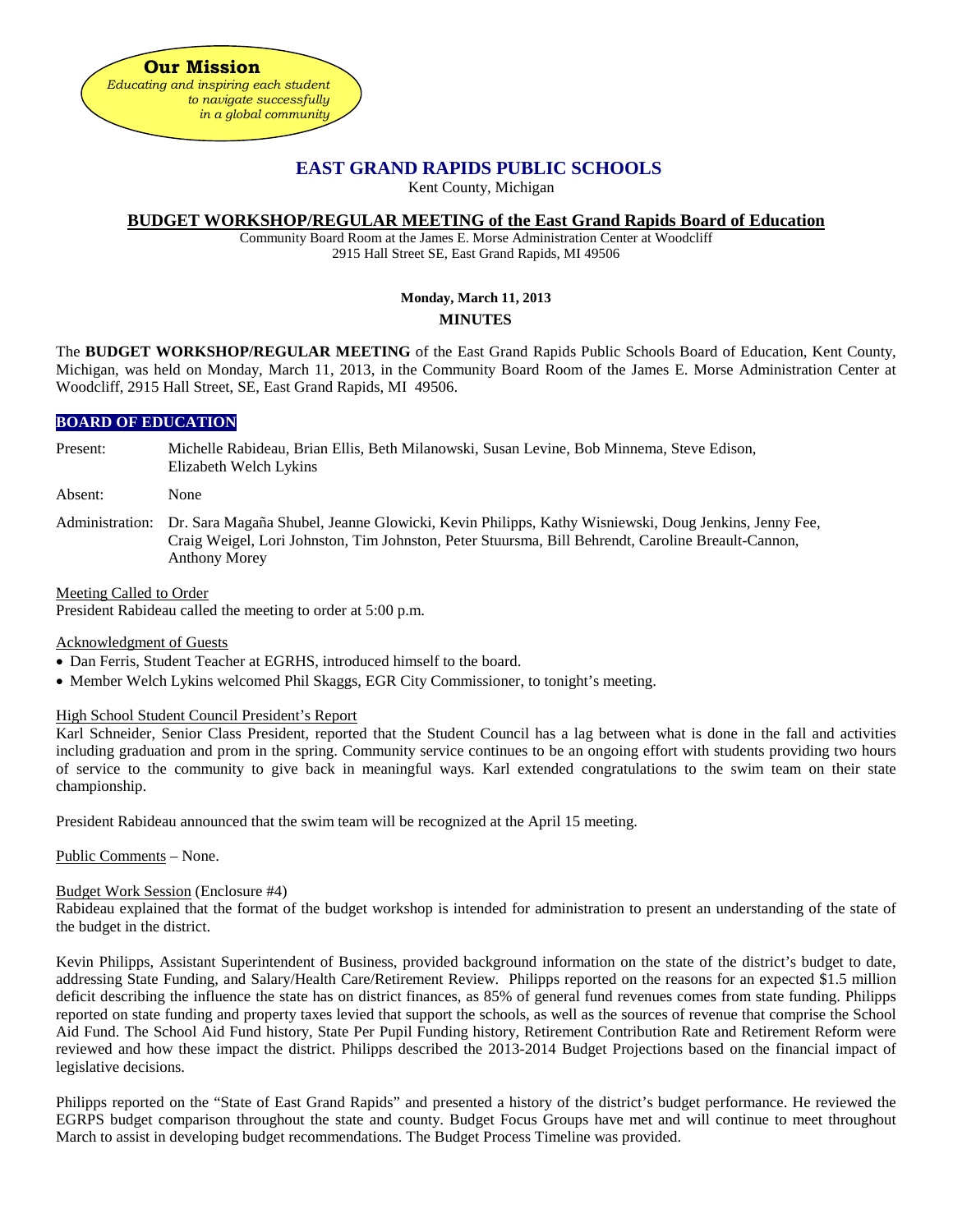BOARD OF EDUCATION March 11, 2013 Page 2

President Rabideau encouraged board members to bring forth their questions and suggestions as we work toward developing a budget to be approved in June.

A discussion was held among the Board throughout the budget work session.

Board Secretary's Report: Communications to and from the Board – Beth Milanowski None.

#### **PRESENTATION/DISCUSSION**

First Reading of Revised Policy #5650-Tutoring for Pay (Enclosure #7)

Dr. Shubel provided an explanation of the revisions in Policy #5650.

- First Reading of Revised Policy #5920-Non-School Employment (Enclosure #8)
	- Dr. Shubel provided an explanation of the revisions in Policy #5920.

A discussion was held among the board.

#### **ACTION ITEMS - CONSENT AGENDA**

Background: In order to save time during the meeting, we are using a Consent Agenda. Items in the Consent Agenda include those that are routine or have been previously discussed by the Board of Education. Any Board Member may request to have any item removed for a separate discussion and vote.

Recommendation: Motion to approve the items in the Consent Agenda, Numbers 9-11.

Approval of Minutes of REGULAR Meeting of 2/13/2012 (Enclosure #9) Approval of Payment of Bills for January and February 2013 (Enclosure #10) Second Reading and Approval of 15 New and Revised Policies (Enclosure #11)

Member Edison moved to approve Consent Agenda Items 9-11. Member Milanowski seconded the motion. Motion passed 7-0.

# **OTHER ACTION ITEMS**

Approval of Numbers for the 2013-2014 Schools of Choice Program (Enclosure #12)

East Grand Rapids Public Schools has participated in the Kent Intermediate School District Collaborative Schools of Choice Program since its inception in the 1996-97 school year. The Finance Committee and Superintendent are recommending that we accept 32 students through the 2013-2014 Kent ISD Collaborative Schools of Choice Program.

Recommendation: Motion to accept 32 students through the 2013-2014 Kent ISD Collaborative Schools of Choice Program.

Dr. Shubel reviewed the Schools of Choice process reporting that the number of students accepted into EGRPS through the program includes a combination of current Schools of Choice students' siblings and new openings. The elementary placement is not known at this time, as Schools of Choice students are not placed until August after completion of the random drawing in the summer and the confirmation of enrollment. The district offers one opening under Section 105c for students of contiguous intermediate school districts which is recommended in Kindergarten and is included in the 32 SOC positions as proposed in Enclosure #12.

Member Minnema moved to accept 32 students through the 2013-2014 Kent ISD Collaborative Schools of Choice Program as outlined in Enclosure #12. Member Levine seconded the motion. A discussion was held among the Board. Motion passed 7-0.

# **ADMINISTRATIVE REPORTS**

#### Superintendent

Dr. Shubel reported that Parent/Teachers conferences will be held in the upcoming weeks and that students are excited about the upcoming Spring Break. She announced that she received a "persuasive letter" from a first grade class of students encouraging her to approve of more Snow Days.

Assistant Supt. of Business None.